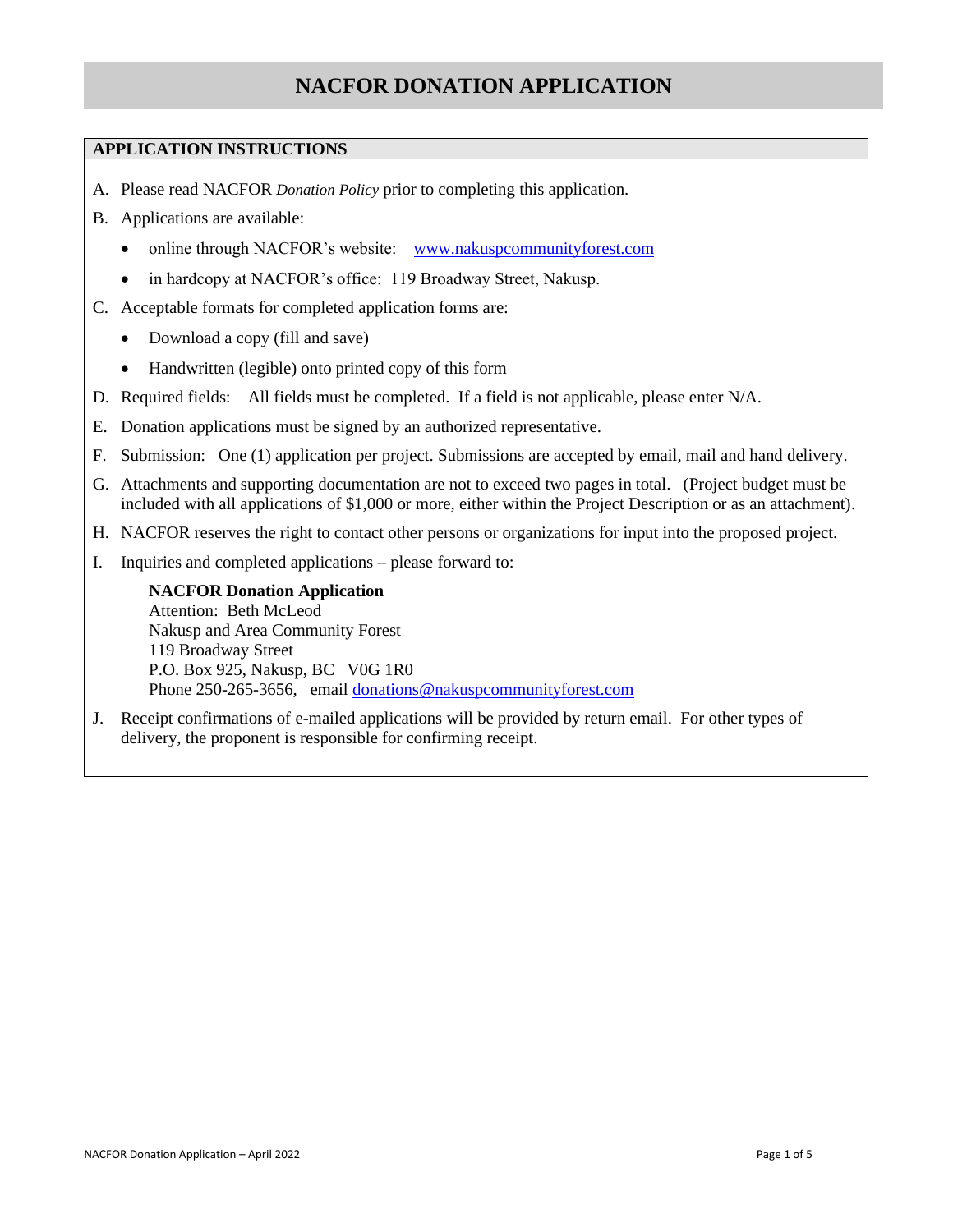# **NACFOR DONATION APPLICATION**

### **A. ORGANIZATION**

| Name of Organization responsible for the project | Organization's society/CRA registration |
|--------------------------------------------------|-----------------------------------------|
|                                                  |                                         |
| Contact person                                   |                                         |
| Name:                                            | e-Mail:                                 |
|                                                  |                                         |
| Position:                                        | Phone:                                  |
|                                                  |                                         |
|                                                  | Fax:                                    |
| 5. Mailing address                               |                                         |
| Address                                          |                                         |
|                                                  |                                         |
|                                                  |                                         |
| City                                             |                                         |
|                                                  |                                         |
| Postal Code                                      |                                         |
|                                                  |                                         |

## **B. GENERAL PROJECT INFORMATION**

| Donation being applied for: | - <\$1,000 | ____\$1,000 to \$5,000 | $\frac{\$5,000}{\$10,000}$                                                                                      |
|-----------------------------|------------|------------------------|-----------------------------------------------------------------------------------------------------------------|
|                             |            |                        | (Budget must be included with all applications of \$1,000 or more, either in Description box below or attached) |

*Donation of 1 load of Firewood: \_\_\_\_\_\_\_\_\_\_\_\_\_ (budget not necessary)*

**PROJECT TITLE**

# **PROJECT DESCRIPTION** (summary of the proposed activities):

**Anticipated Start Date**: \_\_\_\_\_\_\_\_\_\_\_\_\_\_\_\_\_\_\_\_\_\_

**Description** (for those applications of \$1,000 and greater, please include a budget in this section if you have not provided it on a separate page):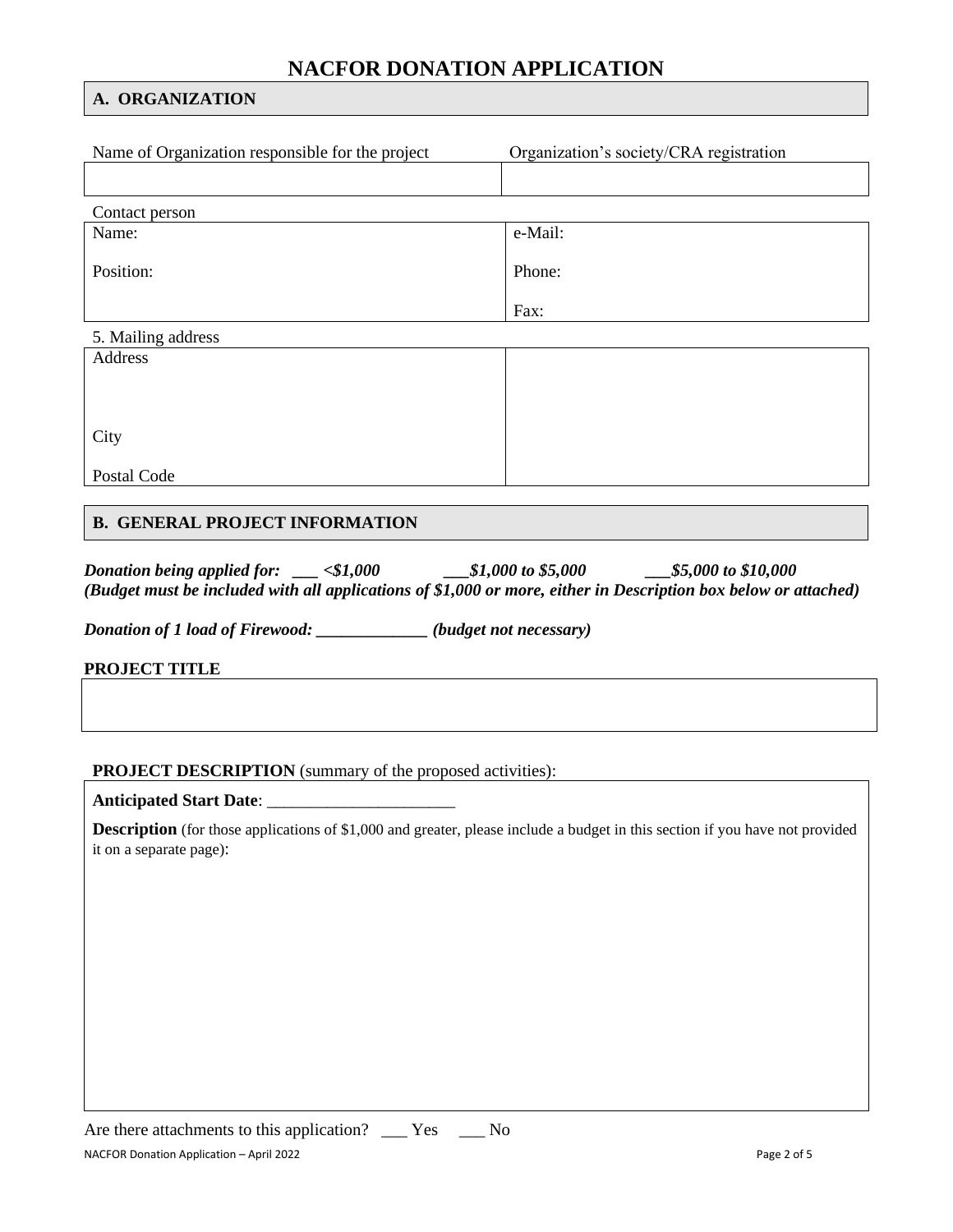#### **LOCATION OF PROJECT OR LOCATION OF ORGANIZATION (refer to the attached map):**

- \_\_\_ Inside Village of Nakusp
- \_\_\_ Nakusp/Rural Nakusp includes Summit Lake Ski Hill
- \_\_\_ Area K South Arrow Park to Edgewood

### **PROJECT FOCUS:**

- \_\_\_ Forestry Based Initiatives \_\_\_ Environmental Programs
- \_\_\_ Economic Development \_\_\_ Recreation
- 
- \_\_\_ Arts and Culture \_\_\_ Social Programs
- 

- 
- \_\_\_ Youth (\_\_ Sports Team \_\_ Sports Club \_\_ Youth Club \_\_ Youth Organization \_\_ Other) Number of Youth members:
- Other

**C. DONATION REQUEST** (The Board will determine cash value for in kind goods, services and other)

**Goods** are tangible items that can be seen and touched such as logs, books and pens. **Services** are provided by other people and include the cost of labour and the equipment used in providing the service.

| <b>Request Type</b>                                                                                |                                    |             |         |                        |                                                       |
|----------------------------------------------------------------------------------------------------|------------------------------------|-------------|---------|------------------------|-------------------------------------------------------|
| CASH - if requesting a cash donation, please enter the amount requested on this line $\rightarrow$ |                                    |             |         |                        |                                                       |
| Request Type for                                                                                   | Description                        | Unit        | Est# of |                        | These columns to be.<br>completed by<br><b>NACFOR</b> |
| non-cash requests                                                                                  | (use additional page if necessary) | <b>Type</b> | Units   | Unit<br>Rate<br>$(\$)$ | Total<br>$(\$)$                                       |
| NACFOR to                                                                                          | eg., logging truckload of firewood |             |         |                        |                                                       |
| donate in kind                                                                                     |                                    |             |         |                        |                                                       |
| <b>GOODS</b>                                                                                       |                                    |             |         |                        |                                                       |
| NACFOR to                                                                                          |                                    |             |         |                        |                                                       |
| donate in kind                                                                                     |                                    |             |         |                        |                                                       |
| <b>SERVICES</b>                                                                                    |                                    |             |         |                        |                                                       |
| Other type of                                                                                      |                                    |             |         |                        |                                                       |
| donation requested                                                                                 |                                    |             |         |                        |                                                       |
| - explain                                                                                          |                                    |             |         |                        |                                                       |
| <b>TOTAL</b>                                                                                       |                                    |             |         |                        | \$                                                    |

### **D. RECOGNITION OF NACFOR'S DONATION**

**If your donation is approved, how will NACFOR's donation be acknowledged?**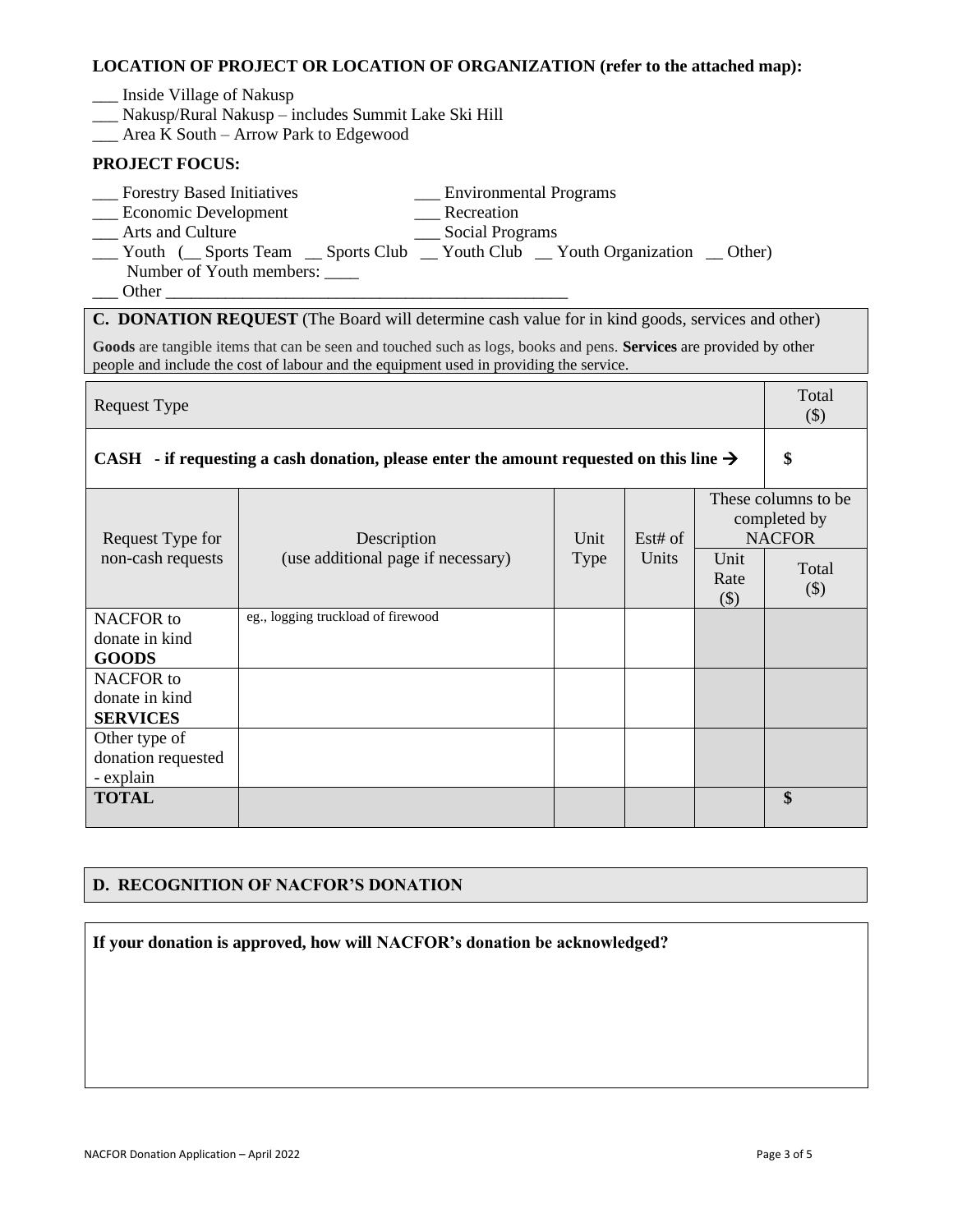### **E. WAIVER OF LIABILITY**

The Recipient must indemnify and save harmless NACFOR, its employees and agents, from and against any and all losses, claims, damages, actions, causes of action, costs and expenses that NACFOR may sustain, incur, suffer or be put to at any time either before or after the expiration or termination of this Agreement, if the same or any of them are based on, arising out of or occur, directly or indirectly, by reason of any act or omission of the Recipient, or of any agent, employee, officer, director or subcontractor of the Recipient pursuant to this Agreement, excepting always liability arising out of the independent negligent acts of NACFOR.

Without limiting its obligations or liabilities under this Agreement, and at its own expense, the Recipient shall obtain and maintain insurance as required to cover the risks it has assumed or may encounter as a result of entering into this Agreement or completing the Project.

| Signature of Authorized Representative |                                          | <b>Print Name and Position</b> | Date            |  |
|----------------------------------------|------------------------------------------|--------------------------------|-----------------|--|
|                                        | E. BOARD APPROVAL _Meeting _eMail _Other |                                |                 |  |
|                                        |                                          |                                | Date reviewed:  |  |
| The Donation Application was:          |                                          |                                |                 |  |
|                                        | __ approved: __ for the full amount      | for \$                         | __ not approved |  |
|                                        |                                          |                                |                 |  |